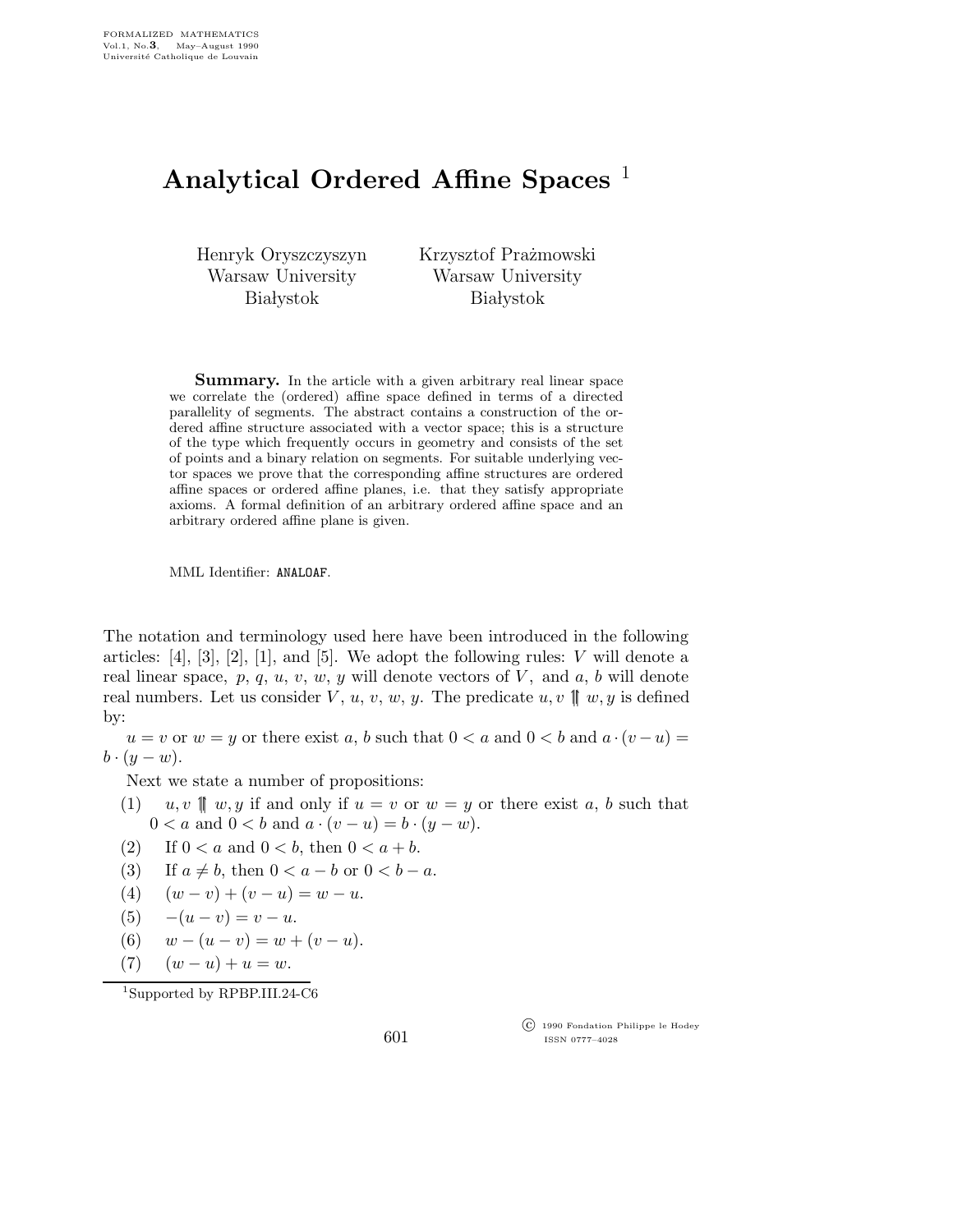- (8)  $(w + u) u = w.$
- (9) If  $y + u = v + w$ , then  $y w = v u$ .
- (10)  $a \cdot (u v) = -a \cdot (v u).$
- (11)  $(a b) \cdot (u v) = (b a) \cdot (v u).$
- (12) If  $a \neq 0$  and  $a \cdot u = v$ , then  $u = a^{-1} \cdot v$ .
- (13) If  $a \neq 0$  and  $a \cdot u = v$ , then  $u = a^{-1} \cdot v$  but if  $a \neq 0$  and  $u = a^{-1} \cdot v$ , then  $a \cdot u = v$ .
- (14) If  $u = v$  or  $w = y$ , then  $u, v \parallel w, y$ .
- (15) If  $a \cdot (v u) = b \cdot (y w)$  and  $0 < a$  and  $0 < b$ , then  $u, v \parallel w, y$ .
- (16) If  $u, v \parallel w, y$  and  $u \neq v$  and  $w \neq y$ , then there exist a, b such that  $a \cdot (v - u) = b \cdot (y - w)$  and  $0 < a$  and  $0 < b$ .
- $(17)$   $u, v \parallel u, v.$
- (18)  $u, v \parallel w, w \text{ and } u, u \parallel v, w.$
- (19) If  $u, v \parallel v, u$ , then  $u = v$ .
- (20) If  $p \neq q$  and  $p, q \parallel u, v$  and  $p, q \parallel w, y$ , then  $u, v \parallel w, y$ .
- (21) If  $u, v \parallel w, y$ , then  $v, u \parallel y, w$  and  $w, y \parallel u, v$ .
- (22) If  $u, v \parallel v, w$ , then  $u, v \parallel u, w$ .
- (23) If  $u, v \parallel u, w$ , then  $u, v \parallel v, w$  or  $u, w \parallel w, v$ .
- (24) If  $v u = y w$ , then  $u, v \parallel w, y$ .
- (25) If  $y = (v + w) u$ , then  $u, v \parallel w, y$  and  $u, w \parallel v, y$ .
- (26) If there exist p, q such that  $p \neq q$ , then for every u, v, w there exists y such that  $u, v \parallel w, y$  and  $u, w \parallel v, y$  and  $v \neq y$ .
- (27) If  $p \neq v$  and  $v, p \parallel p, w$ , then there exists y such that  $u, p \parallel p, y$  and  $u, v \parallel w, y.$
- (28) If for all a, b such that  $a \cdot u + b \cdot v = 0_V$  holds  $a = 0$  and  $b = 0$ , then  $u \neq v$  and  $u \neq 0<sub>V</sub>$  and  $v \neq 0<sub>V</sub>$ .
- (29) If there exist u, v such that for all a, b such that  $a \cdot u + b \cdot v = 0_V$  holds  $a = 0$  and  $b = 0$ , then there exist u, v, w, y such that u, v  $\text{H}$  w, y and  $u, v \nparallel y, w.$
- (30) If  $a b = 0$ , then  $a = b$ .

Next we state a proposition

(31) Suppose there exist p, q such that for every w there exist a, b such that  $a \cdot p + b \cdot q = w$ . Then for all u, v, w, y such that u, v \#leta w, y and  $u, v \nparallel y, w$  there exists a vector z of V such that  $u, v \parallel u, z$  or  $u, v \parallel z, u$ but  $w, y \parallel w, z \text{ or } w, y \parallel z, w$ .

We consider affine structures which are systems

 $\langle$  points, a congruence  $\rangle$ 

where the points is a non-empty set and the congruence is a relation on  $\ddagger$  the points, the points: We adopt the following convention:  $AS$  will denote an affine structure and  $a, b, c, d$  will denote elements of the points of  $AS$ . Let us consider AS, a, b, c, d. The predicate  $a, b \parallel c, d$  is defined by: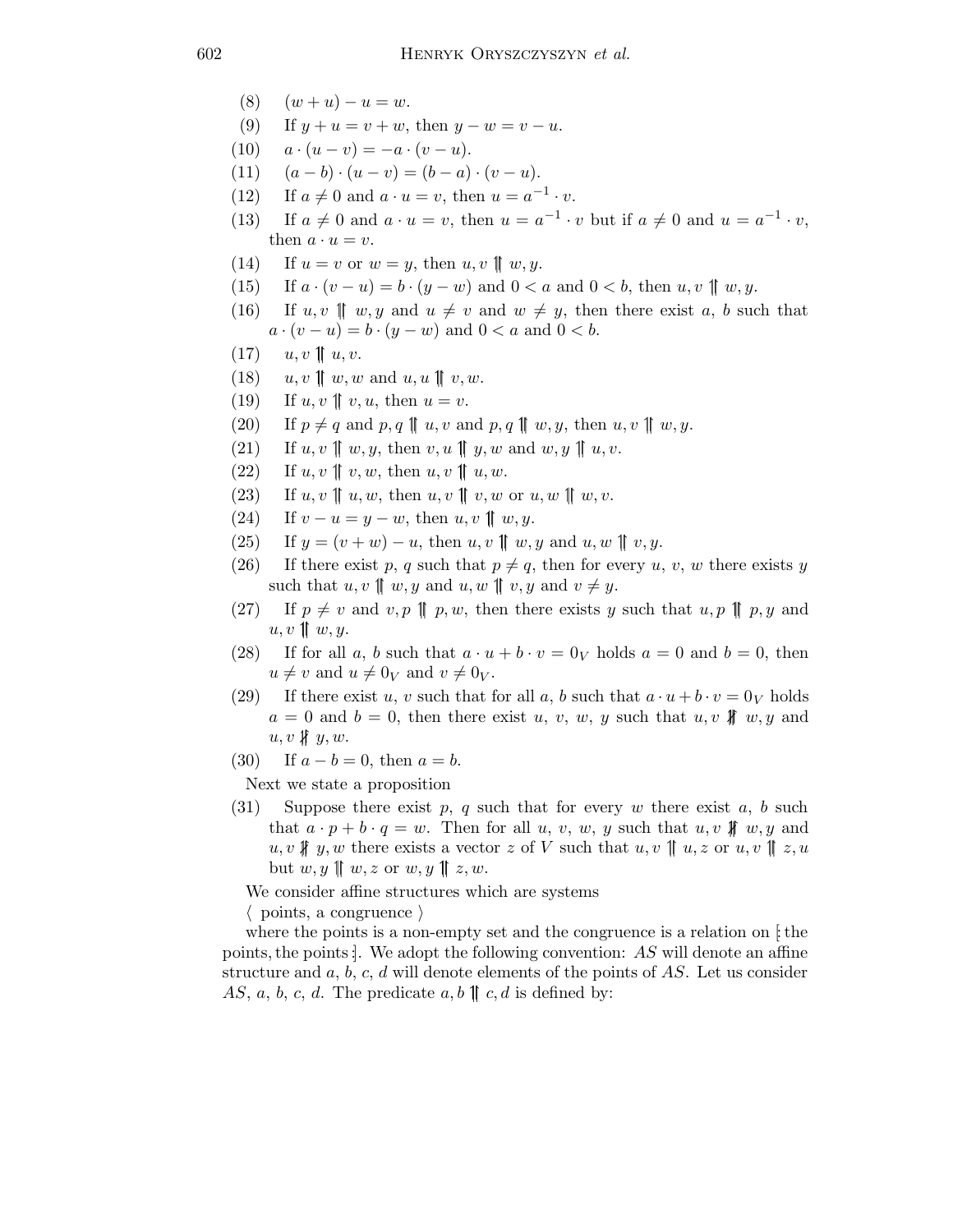$\langle \langle a,b \rangle, \langle c,d \rangle \rangle \in \text{the congruence of } AS.$ 

We now state a proposition

(32)  $a, b \parallel c, d$  if and only if  $\langle \langle a, b \rangle, \langle c, d \rangle \rangle \in \mathfrak{the}$  congruence of AS.

In the sequel x, z are arbitrary. Let us consider V. The functor  $\parallel_V$  yields a relation on  $\vdots$  the vectors of V, the vectors of V  $\vdots$  and is defined as follows:

 $\langle x,z \rangle \in \mathbb{N}_V$  if and only if there exist u, v, w, y such that  $x = \langle u,v \rangle$  and  $z = \langle w, y \rangle$  and  $u, v \parallel w, y$ .

One can prove the following proposition

(33)  $\langle \langle u, v \rangle, \langle w, y \rangle \rangle \in \mathbb{N}_V$  if and only if  $u, v \parallel w, y$ .

Let us consider  $V$ . The functor  $OASpace$   $V$  yields an affine structure and is defined as follows:

OASpace  $V = \langle$  the vectors of  $V, \parallel_V \rangle$ .

Next we state three propositions:

- (34) OASpace  $V = \langle$  the vectors of  $V, \parallel_V \rangle$ .
- (35) Suppose there exist u, v such that for all real numbers a, b such that  $a \cdot u + b \cdot v = 0_V$  holds  $a = 0$  and  $b = 0$ . Then
	- (i) there exist elements a, b of the points of OASpace V such that  $a \neq b$ ,
	- (ii) for all elements a, b, c, d, p, q, r, s of the points of OASpace V holds  $a, b \parallel c, c$  but if  $a, b \parallel b, a$ , then  $a = b$  but if  $a \neq b$  and  $a, b \parallel p, q$  and  $a, b \parallel r, s$ , then  $p, q \parallel r, s$  but if  $a, b \parallel c, d$ , then  $b, a \parallel d, c$  but if  $a, b \parallel b, c$ , then  $a, b \parallel a, c$  but if  $a, b \parallel a, c$ , then  $a, b \parallel b, c$  or  $a, c \parallel c, b$ ,
	- (iii) there exist elements a, b, c, d of the points of  $OASpace V$  such that  $a, b \nparallel c, d \text{ and } a, b \nparallel d, c$
	- (iv) for every elements a, b, c of the points of  $OASpace$  there exists an element d of the points of OASpace V such that  $a, b \parallel c, d$  and  $a, c \parallel b, d$ and  $b \neq d$ ,
	- (v) for all elements p, a, b, c of the points of OASpace V such that  $p \neq b$ and  $b, p \parallel p, c$  there exists an element d of the points of OASpace V such that  $a, p \parallel p, d$  and  $a, b \parallel c, d$ .
- (36) Suppose there exist vectors p, q of V such that for every vector w of V there exist real numbers a, b such that  $a \cdot p + b \cdot q = w$ . Let a, b, c, d be elements of the points of OASpace V. Then if  $a, b \nparallel c, d$  and  $a, b \nparallel d, c$ , then there exists an element t of the points of OASpace V such that  $a, b \parallel a, t \text{ or } a, b \parallel t, a \text{ but } c, d \parallel c, t \text{ or } c, d \parallel t, c.$

An affine structure is called an ordered affine space if:

(i) there exist elements a, b of the points of it such that  $a \neq b$ ,

(ii) for all elements a, b, c, d, p, q, r, s of the points of it holds a, b  $\parallel c, c$  but if a, b || b, a, then  $a = b$  but if  $a \neq b$  and  $a, b$  || p, q and  $a, b$  || r, s, then p, q || r, s but if  $a, b \parallel c, d$ , then  $b, a \parallel d, c$  but if  $a, b \parallel b, c$ , then  $a, b \parallel a, c$  but if  $a, b \parallel a, c$ , then  $a, b \parallel b, c \text{ or } a, c \parallel c, b$ ,

(iii) there exist elements a, b, c, d of the points of it such that a, b  $\oint c, d$  and  $a, b \nparallel d, c$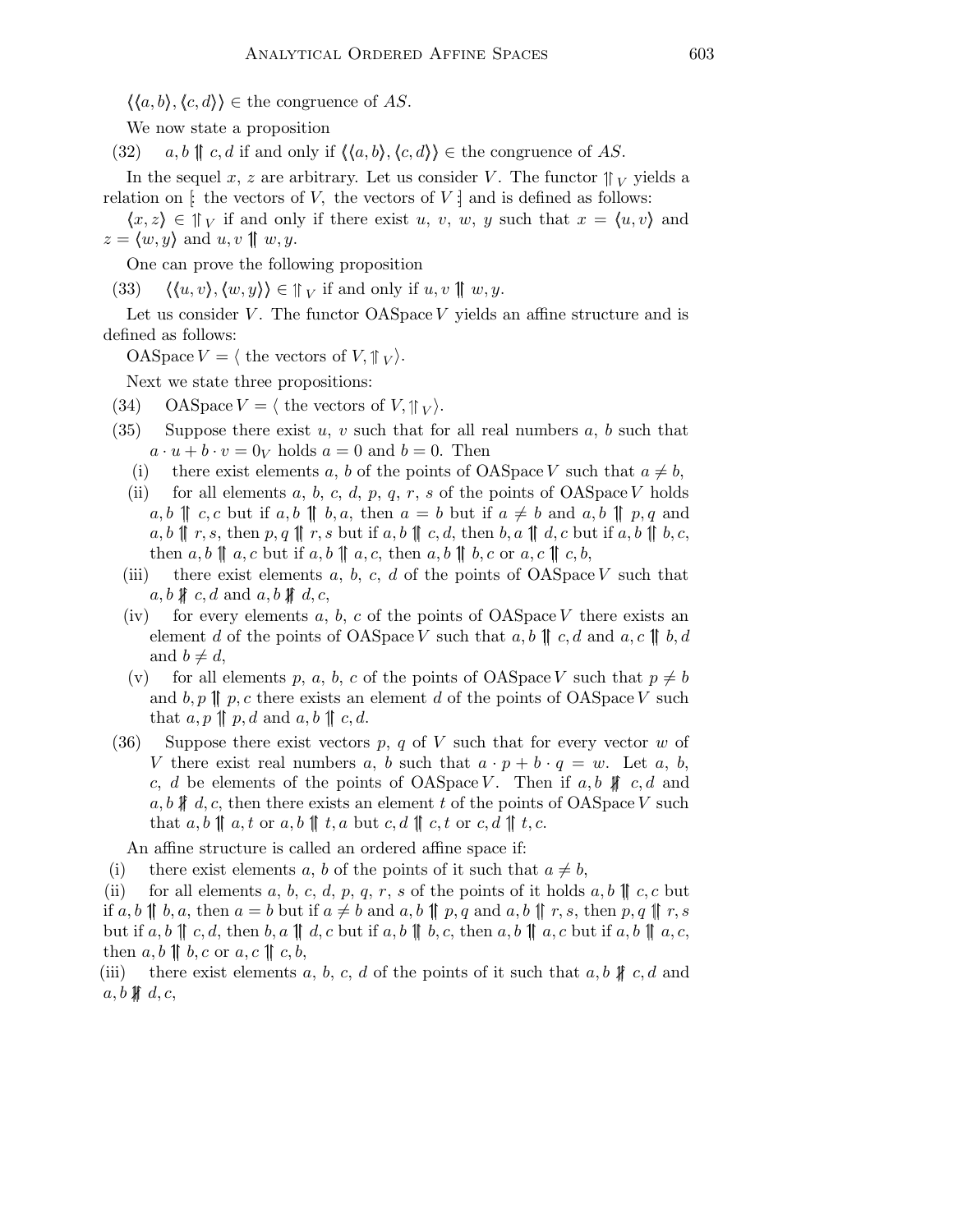(iv) for every elements a, b, c of the points of it there exists an element d of the points of it such that  $a, b \parallel c, d$  and  $a, c \parallel b, d$  and  $b \neq d$ ,

(v) for all elements p, a, b, c of the points of it such that  $p \neq b$  and b, p  $\parallel p, c$ there exists an element d of the points of it such that  $a, p \parallel p, d$  and  $a, b \parallel c, d$ .

One can prove the following propositions:

- (37) The following conditions are equivalent:
	- (i) there exist elements a, b of the points of AS such that  $a \neq b$  and for all elements a, b, c, d, p, q, r, s of the points of AS holds a, b  $\parallel c, c$  but if a, b  $\parallel$  b, a, then  $a = b$  but if  $a \neq b$  and  $a, b \parallel p, q$  and  $a, b \parallel r, s$ , then  $p, q \parallel r, s$  but if  $a, b \parallel c, d$ , then  $b, a \parallel d, c$  but if  $a, b \parallel b, c$ , then  $a, b \parallel a, c$ but if  $a, b \parallel a, c$ , then  $a, b \parallel b, c$  or  $a, c \parallel c, b$  and there exist elements  $a, b$ , c, d of the points of AS such that  $a, b \nparallel c, d$  and  $a, b \nparallel d, c$  and for every elements a, b, c of the points of AS there exists an element d of the points of AS such that  $a, b \parallel c, d$  and  $a, c \parallel b, d$  and  $b \neq d$  and for all elements p, a, b, c of the points of AS such that  $p \neq b$  and  $b, p \parallel p, c$  there exists an element d of the points of AS such that  $a, p \parallel p, d$  and  $a, b \parallel c, d$ ,
- (ii)  $AS$  is an ordered affine space.
- (38) If there exist u, v such that for all real numbers a, b such that  $a \cdot u + b \cdot v =$  $0_V$  holds  $a = 0$  and  $b = 0$ , then OASpace V is an ordered affine space.

We adopt the following rules: A will denote an ordered affine space and  $a, b$ , c, d, p, q, r, s will denote elements of the points of A. We now state a number of propositions:

- (39) There exist a, b such that  $a \neq b$ .
- (40)  $a, b \parallel c, c.$
- (41) If  $a, b \parallel b, a$ , then  $a = b$ .
- (42) If  $a \neq b$  and  $a, b \parallel p, q$  and  $a, b \parallel r, s$ , then  $p, q \parallel r, s$ .
- (43) If  $a, b \parallel c, d$ , then  $b, a \parallel d, c$ .
- (44) If  $a, b \parallel b, c$ , then  $a, b \parallel a, c$ .
- (45) If  $a, b \parallel a, c$ , then  $a, b \parallel b, c$  or  $a, c \parallel c, b$ .
- (46) There exist a, b, c, d such that a, b  $\text{# } c$ , d and a, b  $\text{# } d$ , c.
- (47) There exists d such that  $a, b \parallel c, d$  and  $a, c \parallel b, d$  and  $b \neq d$ .
- (48) If  $p \neq b$  and  $b, p \parallel p, c$ , then there exists d such that  $a, p \parallel p, d$  and  $a, b \parallel c, d.$

An ordered affine space is said to be an ordered affine plane if:

Let a, b, c, d be elements of the points of it. Then if a, b  $\oint c, d$  and a, b  $\oint d, c$ , then there exists an element p of the points of it such that  $a, b \parallel a, p \text{ or } a, b \parallel p, a$ but  $c, d \parallel c, p \text{ or } c, d \parallel p, c$ .

We now state three propositions:

- (49) The following conditions are equivalent:
	- (i) for all elements a, b, c, d of the points of A such that  $a, b \nparallel c, d$  and  $a, b \nparallel d, c$  there exists an element p of the points of A such that  $a, b \parallel a, p$ or  $a, b \parallel p, a$  but  $c, d \parallel c, p$  or  $c, d \parallel p, c$ ,